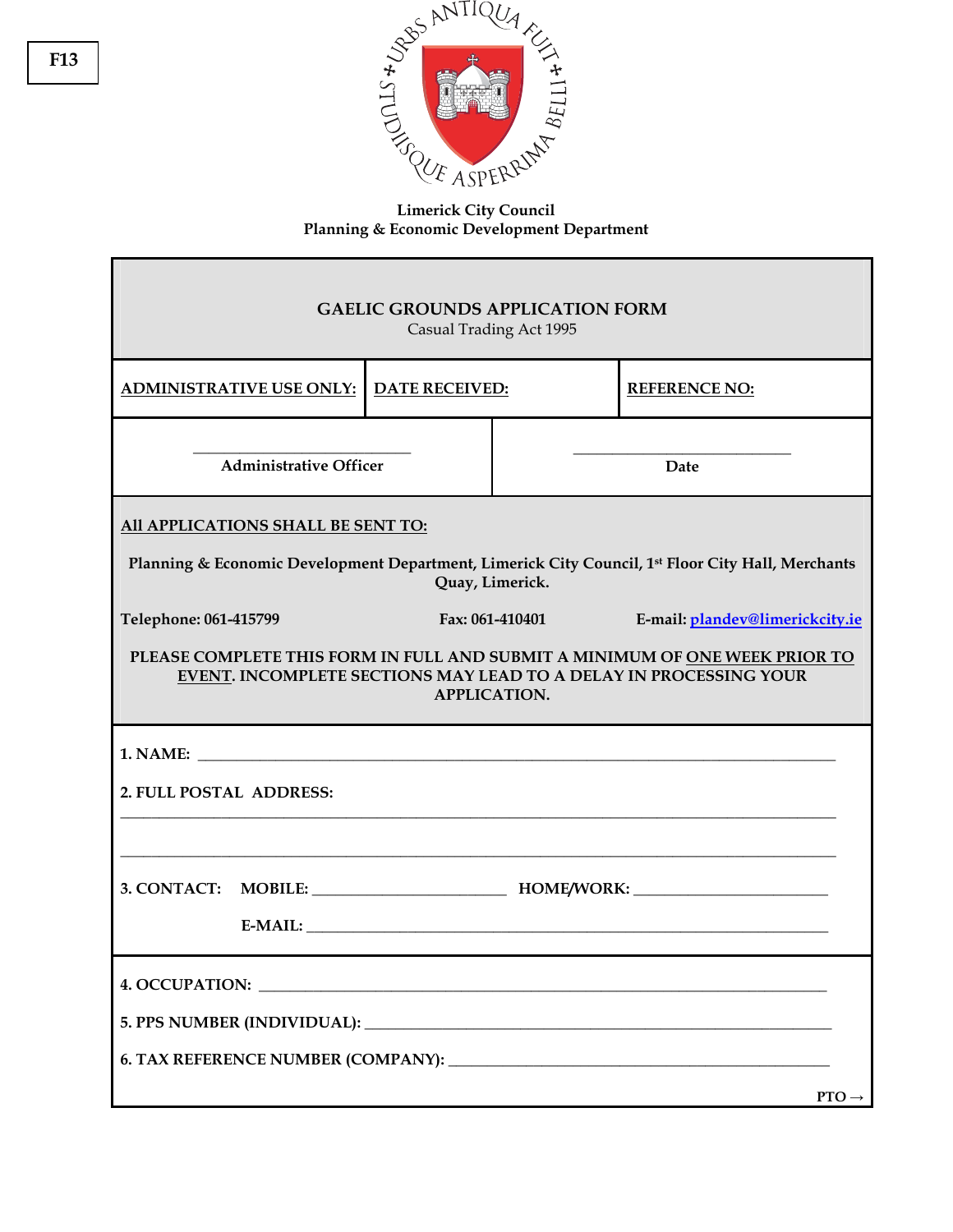|                                                                                                                                                                                                                                                     | FOR CASUAL TRADING PURPOSES? PLEASE SUPPLY DETAILS:                | 7. DO YOU PROPOSE TO ENGAGE AN INDIVIDUAL WHO WILL ACT AS AN ASSISTANT/AGENT     |  |  |
|-----------------------------------------------------------------------------------------------------------------------------------------------------------------------------------------------------------------------------------------------------|--------------------------------------------------------------------|----------------------------------------------------------------------------------|--|--|
|                                                                                                                                                                                                                                                     | 8. DESCRIPTION OF THE GOODS TO BE SOLD:                            | <b>SIZE OF MOBILE UNIT:</b>                                                      |  |  |
| (A) HOT COOKED FOOD                                                                                                                                                                                                                                 | $\left( \ \right)$                                                 |                                                                                  |  |  |
| (B) ICE CREAM SWEETS<br><b>CONFECTIONARY</b><br><b>NON-ALCOHOLIC DRINKS</b>                                                                                                                                                                         | $\left( \ \right)$                                                 |                                                                                  |  |  |
| (C) OTHER                                                                                                                                                                                                                                           | $\left( \ \right)$                                                 |                                                                                  |  |  |
|                                                                                                                                                                                                                                                     |                                                                    | 9. VEHICLE REGISTRATION NO. (CATERING UNIT): ___________________________________ |  |  |
|                                                                                                                                                                                                                                                     | 10. IF YOU HELD A CASUAL TRADING LICENCE PREVIOUSLY PLEASE QUOTE : |                                                                                  |  |  |
|                                                                                                                                                                                                                                                     | (A) LICENCE NUMBER ______________<br>(B) EXPIRY DATE               |                                                                                  |  |  |
|                                                                                                                                                                                                                                                     | (Please forward old licence with this application form)            |                                                                                  |  |  |
| <b>I DECLARE:</b>                                                                                                                                                                                                                                   |                                                                    |                                                                                  |  |  |
| That I have not been convicted of two or more offences under the Casual Trading Act<br>1.<br>1995 within three years prior to the date on which I intend to commence casual trading.                                                                |                                                                    |                                                                                  |  |  |
| That the foregoing particulars are correct and I enclose a cheque/bank draft/postal<br>2.<br>order/cash in the amount of _________being the fee fixed under bye law made by the<br>Local Authority under Section 6 of the Casual Trading Act, 1995. |                                                                    |                                                                                  |  |  |
| That I have read the Limerick City Council Casual Trading Bye Laws 1998 (New) and note the<br>3.<br>provisions contained therein.                                                                                                                   |                                                                    |                                                                                  |  |  |
| 4. I hereby grant my consent to Limerick City Council to make any or all enquiries in relation to<br>this application.                                                                                                                              |                                                                    |                                                                                  |  |  |
|                                                                                                                                                                                                                                                     | SIGNATURE: DATE: DATE:                                             |                                                                                  |  |  |
|                                                                                                                                                                                                                                                     |                                                                    |                                                                                  |  |  |

 $\mathbf l$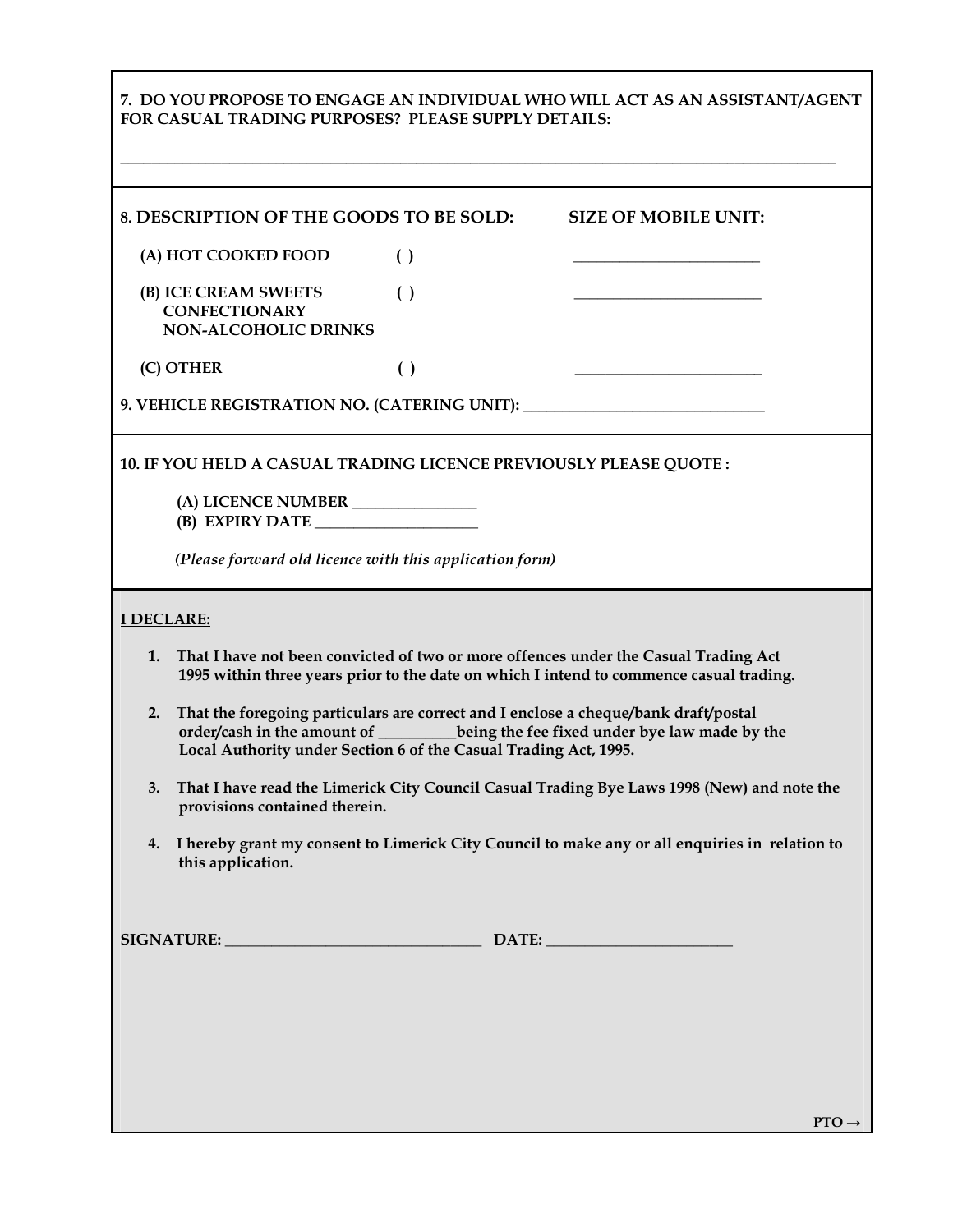## **YOUR ATTENTION IS BROUGHT TO THE FOLLOWING CONDITIONS ATTACHED TO THE LIMERICK CITY COUNCIL EVENT LICENCE:**

*" The Grantee shall not be entitled to operate the Casual Trading Licence at any time on the shaded area on the map attached hereto nor shall the Grantee be entitled to park on any green open space, and acknowledge that prior to the Grant of this Licence this condition was brought to his notice".* 

| SIGNATURE: DATE: DATE:                                                                                                                                                                                                                                                                                                                                                           |                 |  |  |
|----------------------------------------------------------------------------------------------------------------------------------------------------------------------------------------------------------------------------------------------------------------------------------------------------------------------------------------------------------------------------------|-----------------|--|--|
| WITNESSED: NEWSLETTEN                                                                                                                                                                                                                                                                                                                                                            |                 |  |  |
| To be witnessed by one of the following: (a) Limerick City Council<br>(b An Garda Siochana or<br>(c) Peace Commissioner                                                                                                                                                                                                                                                          |                 |  |  |
| NOTES ON COMPLETION OF APPLICATION FORM:                                                                                                                                                                                                                                                                                                                                         |                 |  |  |
| 1. Please submit application a minimum of one week prior to event taking place.<br>Please ensure that all questions are answered in full. Incomplete or falsified applications will<br>2.<br>not be processed.<br>3. Please forward appropriate fee with your application together with two passport photographs of<br>the applicant and evidence of public liability insurance. |                 |  |  |
| THE FEES ARE AS FOLLOWS:                                                                                                                                                                                                                                                                                                                                                         |                 |  |  |
| <b>TYPE OF LICENCE</b>                                                                                                                                                                                                                                                                                                                                                           | <b>3 MONTHS</b> |  |  |
| <b>Special Event:</b><br>Sale of hot cooked food from a mobile catering unit.                                                                                                                                                                                                                                                                                                    | €158.72         |  |  |
| Ice-cream, confectionery etc. from a mobile catering unit.                                                                                                                                                                                                                                                                                                                       |                 |  |  |
| Other than the above.                                                                                                                                                                                                                                                                                                                                                            | €79.36          |  |  |
|                                                                                                                                                                                                                                                                                                                                                                                  | €31.74          |  |  |

## **FOR YOUR INFORMATION:**

- **1. Section 4 (11) of the Casual Trading Act, 1995 provides that the Local Authority concerned shall notify the Minister for Social Welfare of the name and address of a person to whom a Casual Trading Licence was granted and the conditions of the licence.**
- **2. Section 4 (2A) of the Casual Trading Act 1995 (inserted by section 141 of the Finance Act, 1996 (No. 9 of 1996) provides that the Local Authority concerned shall notify the Revenue Commissioners of the name, address and tax reference number of a person to whom a Casual Trading Licence was granted and the conditions of the licence.**
- **3. Section 13 of the Casual Trading Act, 1995 also provides that a Local Authority may establish and maintain the Register of Casual Trading Licences on computer. In such circumstances, personal data kept in the register is subject to the requirements of the Data Protection Act 1988 (No. 25 of 1988) including an individual's right of access to and verification of data where appropriate.**
- **4. It will be a condition of any licence granted that adequate public liability insurance cover is in place. (Limit of Indemnity of €2,539,476.15).**

 $\mathbf{PTO}\rightarrow\mathbf{PTO}$